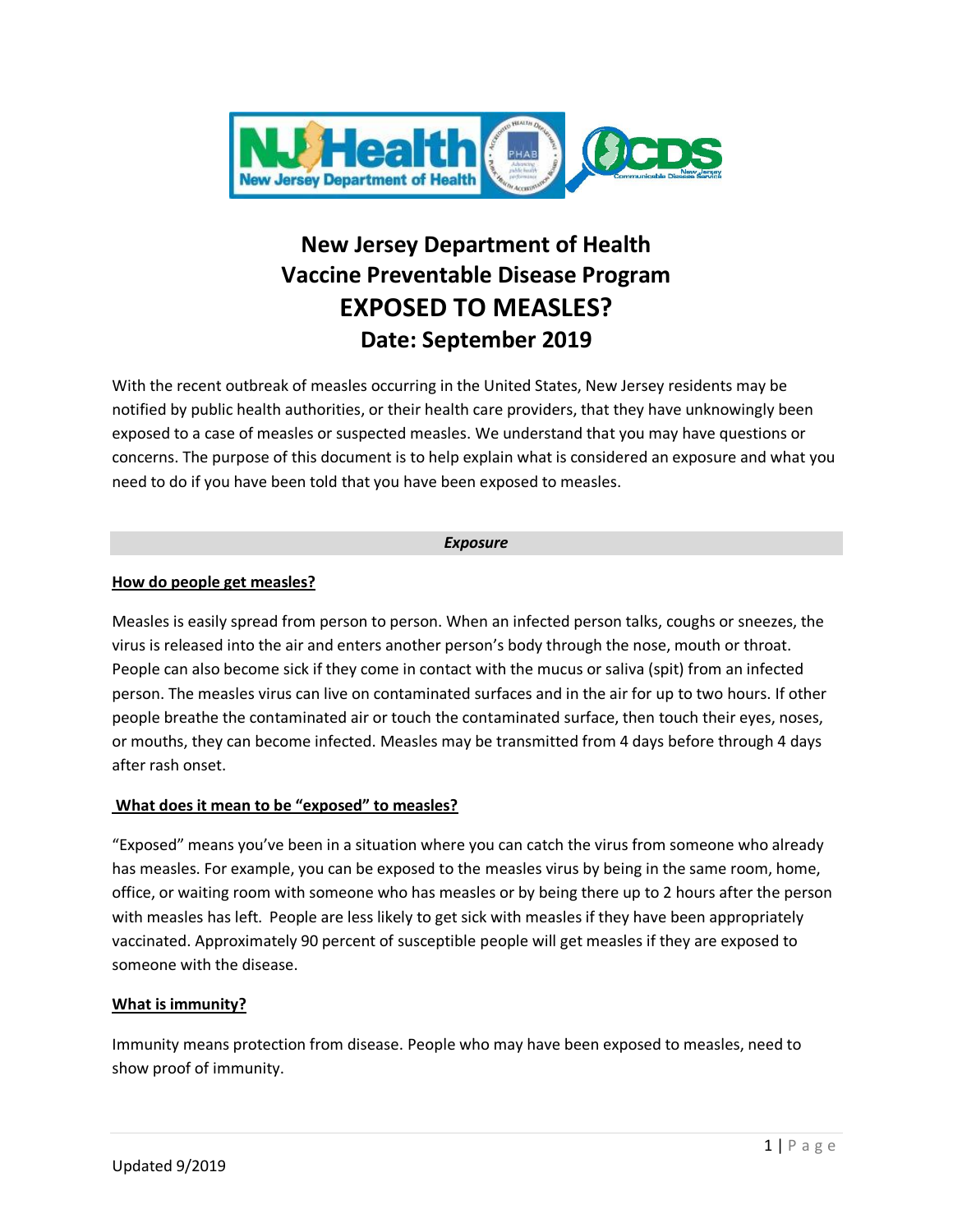## **How do you know if someone is immune to measles (for non-health care workers only)?**

Generally, a person is considered immune if they:

- 1. Had measles in the past, and have laboratory confirmation to prove it, OR
- 2. Have laboratory evidence (a blood test that shows whether the body has antibodies to fight off the virus) of immunity, OR
- 3. Have written documentation of adequate vaccination with measles-containing vaccine in the past (often given as MMR [measles, mumps, and rubella] vaccine)
	- One or more doses of a measles-containing vaccine administered on or after the first birthday for preschool-age children and adults not at high risk
	- Two doses of measles-containing vaccine for school-age children and adults at high risk, including college students, health care personnel, and international travelers, OR
- 4. Were born *before* 1957
	- Adults born before 1957 are likely to have had measles disease as a child and are generally (but not always) considered not to need vaccination

## <http://www.cdc.gov/measles/hcp/#immunity>

## **Why are people born before 1957 considered immune?**

People born before 1957 lived through several years of epidemic measles before the first measles vaccine was licensed. As a result, these people are very likely to have had the measles disease. Surveys suggest that 95% to 98% of those born before 1957 are immune to measles.

#### **Do people who received MMR in the 1960s need to have their dose repeated?**

Not necessarily. People who have documentation of receiving LIVE measles vaccine in the 1960s do not need to be revaccinated. People who were vaccinated prior to 1968 with either inactivated (killed) measles vaccine or measles vaccine of unknown type should be revaccinated with at least one dose of live attenuated measles vaccine. This recommendation is intended to protect those who may have received killed measles vaccine, which was available in 1963-1967 and was not effective.

#### **What should I do if I'm unsure whether I'm immune to measles?**

If you're unsure whether you're immune to measles, you should first try to [find your vaccination records](http://www.cdc.gov/vaccines/adults/vaccination-records.html) or documentation of measles immunity. Another option is to have a doctor test your blood to determine whether you're immune, but this option is likely to cost more and may take two doctor's visits.

#### **How can I locate my immunization records?**

Contact your health care provider regarding your past immunization history. Schools, colleges, prior employers, or the military (if you were enlisted) may also have records of your immunization history. If you are, or have been, pregnant your obstetrician's office may have also tested you for measles when they tested you for rubella. You may also be included in your state's immunization registry.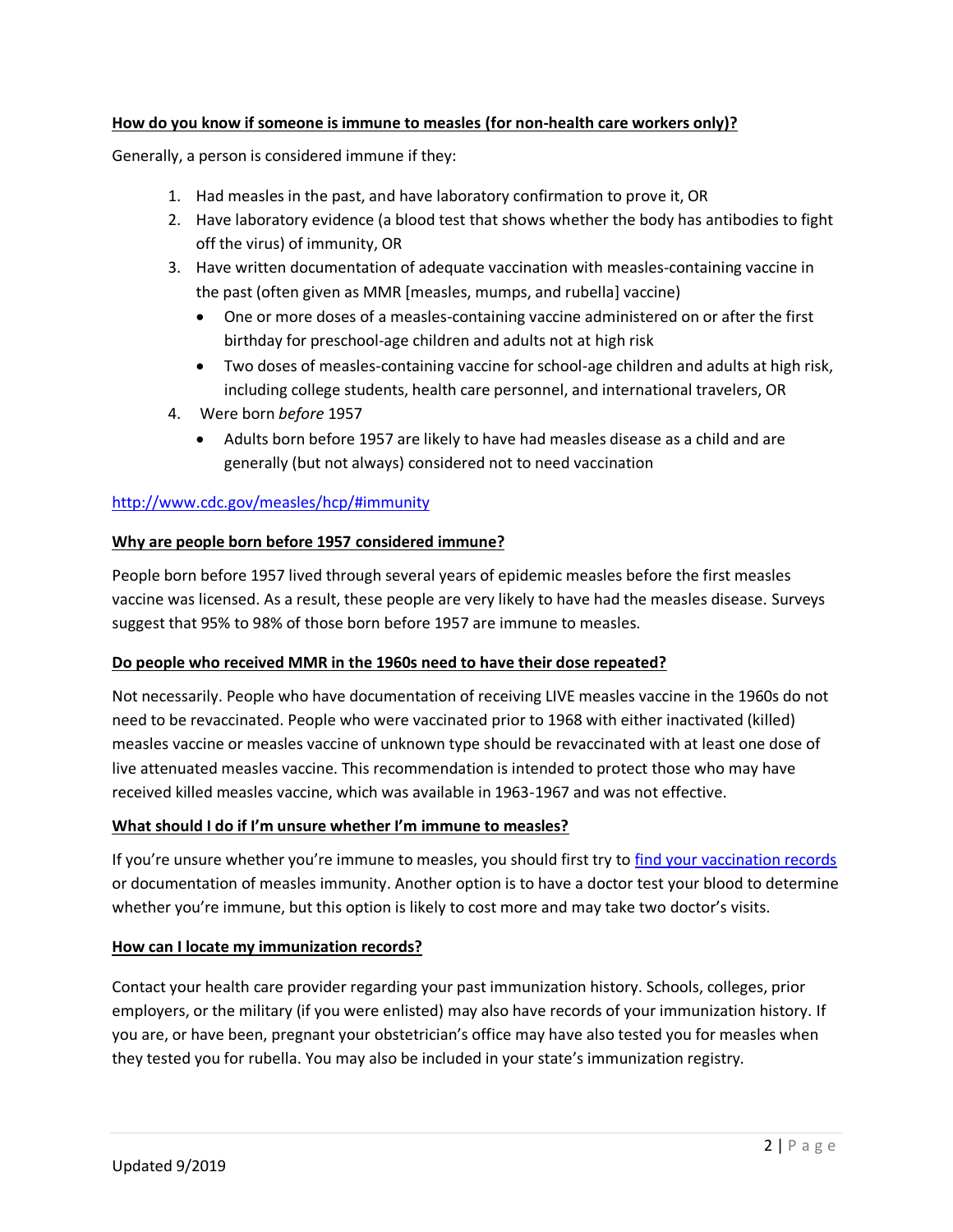Please visit the CDC website for additional suggestions on how to locate your vaccination records: <http://www.cdc.gov/vaccines/adults/vaccination-records.html>

#### **What should I do if I (or my child) have come into contact with someone who has measles?**

- **Call** your health care provider as soon as possible to discuss your exposure so special arrangements can be made for you to be evaluated without putting other patients and medical office staff at risk. A person infected with measles can be infectious **before** they have any symptoms of the disease. Your health care provider is the best person to determine if you are immune to measles based on your vaccination record and any medical conditions you might have.
- If you or your child are not immunized, you may be advised to stay home (quarantine) and away from work, school, and public places for 21 days to ensure you/your child do not become infected and pass measles to others.
- If you have not been vaccinated, measles vaccine may help prevent disease if given within 72 hours of first exposure. Immune globulin (a blood product containing antibodies to the measles virus) may prevent or lessen the severity of measles if given within 6 days of first exposure.
- If you are immunized, or have other proof of immunity to measles, you do not need to be quarantined and may continue with your normal activities.

#### *About Measles Vaccine*

#### **How well does the measles vaccine work?**

The measles vaccine works extremely well. If 1,000 people each get 2 doses of measles vaccine, about 997 of them will be protected against measles (immune).

Getting 2 doses of vaccine is important, because some people (about 2-5 per 100) do not become protected (immune) after just one dose of vaccine.

#### **Does the measles vaccine protect against other diseases too?**

In the USA, measles vaccine is almost always given as a combination with vaccine against 2 other viruses: mumps and rubella. This combination vaccine is called MMR (measles, mumps, and rubella) and it gives protection against all 3 viruses.

#### **What are the risks from MMR (measles, mumps, and rubella) vaccine?**

A vaccine, like any medicine, is capable of causing serious problems, such as severe allergic reactions. The risk of MMR vaccine causing serious harm, or death, is extremely small. Getting MMR vaccine is much safer than getting any of these three diseases. Most people who get MMR vaccine do not have any problems with it.

#### Mild Problems

- Fever (up to 1 person out of 6)
- Mild rash (about 1 person out of 20)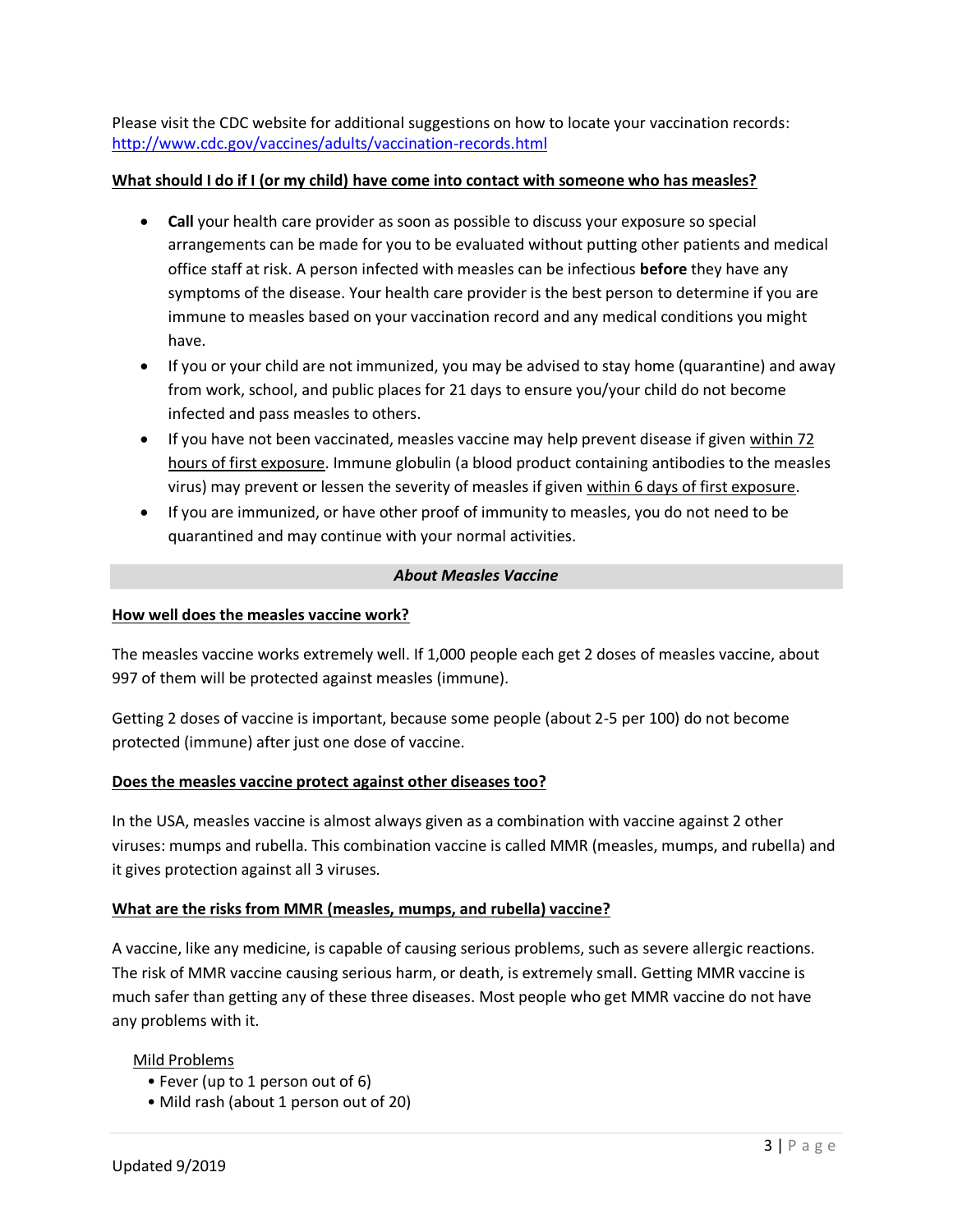• Swelling of glands in the cheeks or neck (rare)

## Moderate Problems

- Seizure (jerking or staring) caused by fever (about 1 out of 3,000 doses)
- Temporary pain and stiffness in the joints, mostly in teenage or adult women (up to 1 out of 4)
- Temporary low platelet count, which can cause a bleeding disorder (about 1 out of 30,000 doses)

#### Severe Problems (very rare)

• Serious allergic reaction (less than 1 out of a million doses)

#### **What is immunoglobulin (IG) and who needs it?**

IG is a medical way to prevent measles from becoming more serious in some people after they are exposed to the virus. It will be given to some infants <12 months of age, pregnant women, persons with weakened immune systems, and others who for medical reasons cannot get the vaccine. You discuss the risks and benefits of getting immune globulin with your health care provider.

#### *About Quarantine*

#### **What is quarantine?**

Quarantine is for non-immune people who have been in contact with someone with measles. It is an important part of stopping measles spreading in the community, especially to high risk people.

Quarantine means staying at home and away from daycare/school/work, group and social activities, sports and recreation events and public places like cinemas and shopping malls**.**

#### **Who needs to be quarantined?**

People who have been exposed to someone with measles and are in the period where they could still get sick from it.

#### **Why is the quarantine period for measles 21 days?**

Although the incubation period (time between being exposed to the measles virus and the appearance of the first symptoms) is usually 10-14 days, sometimes it can take longer from the time someone is exposed to measles until the time they get sick from it. We begin quarantine from day 5 from first exposure and continue through 21 days from last exposure. Quarantine should only occur in consultation with public health authorities, who will be able to help you determine the appropriate dates for quarantine.

#### **If I get the vaccine now, will the quarantine be shorter?**

If you were able to receive the vaccine within 72 hours after first exposure to someone with measles, you might not need to be quarantined. However, if you receive the vaccine after 72 hours, you will need to be quarantined for 21 days.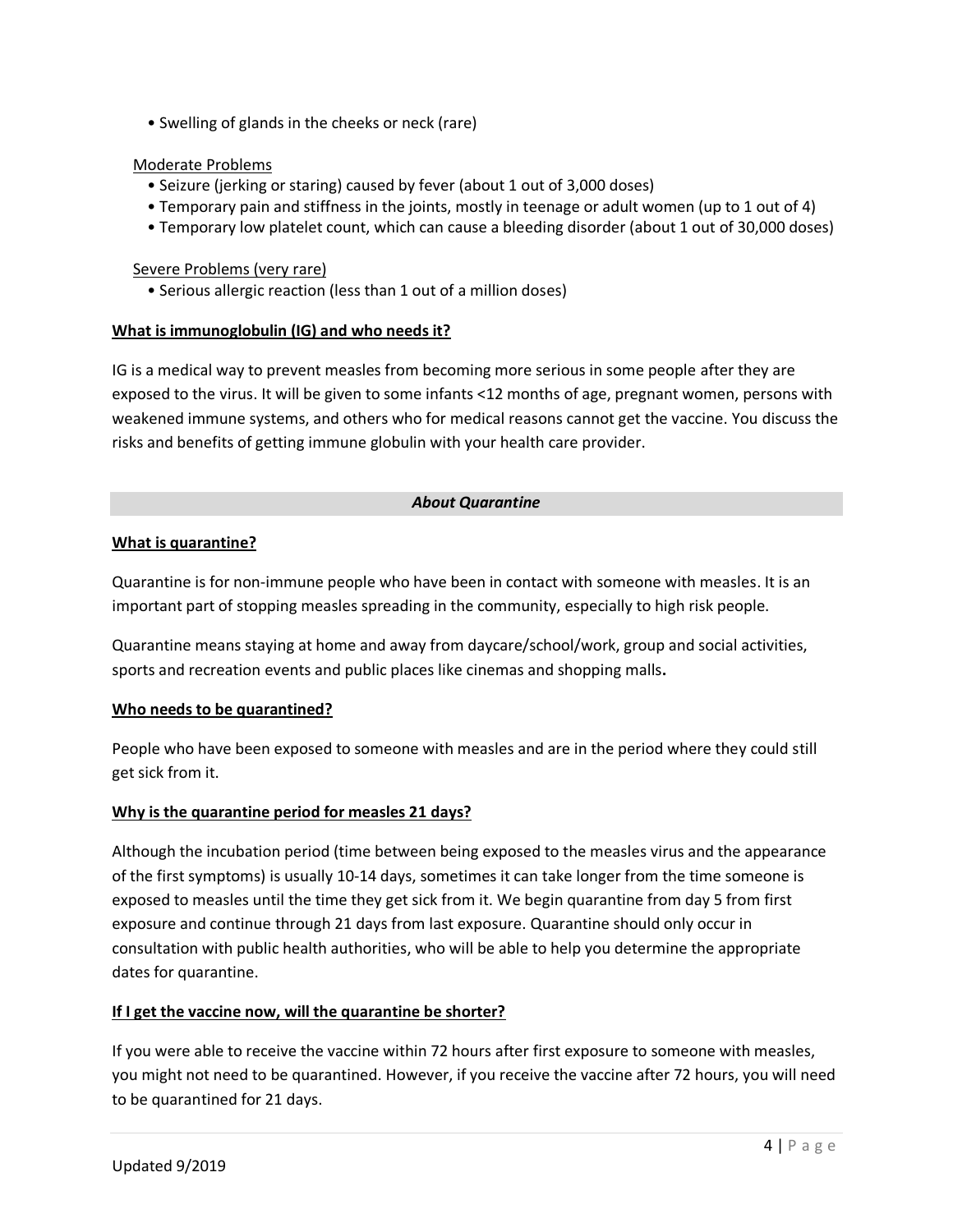#### **Do household members of a quarantined person need to be vaccinated?**

See above: "*How do you know if someone is immune to measles*?" Household members who are immune to measles do not need vaccine. Household members who are not immune, or are not sure whether they are immune, should consider getting vaccine.

#### **Can anyone come into the house where a person is quarantined?**

No. Entering the home where a person is quarantined is highly discouraged. However, in cases requiring caregivers such as a child or the elderly, some individuals will be allowed to enter the household.

Documentation of birth before 1957, two valid measles vaccine doses, or a blood test showing measles immunity will need to be seen by Public Health officials for persons wanting to enter the quarantined home. No others will be allowed to enter.

# **If I have been exposed to measles, can I spread it to others in my household while I am under quarantine?**

If you do not get measles, you cannot spread it to others. However, because you are still in the period where you could become ill, you may not know you are infectious. You can spread the disease up to 4 days before you develop a rash. Therefore, it is best to limit contact with those in your household and they should review their immune status. Please see above: "How do you know if someone is immune to measles?".

#### **Can the measles virus be transmitted via clothing?**

No, measles cannot be spread via clothing.

When an infected person talks, coughs or sneezes, the virus is released into the air and enters another person's body through the nose, mouth or throat. People can also become sick if they come in direct contact with the mucus or saliva (spit) from an infected person. Also, measles virus can live for up to two hours on a surface or in an airspace where the infected person coughed or sneezed. If other people breathe the contaminated air or touch the infected surface, then touch their eyes, noses, or mouths, they can become infected. A person who is not infected with the measles virus cannot transmit the virus to others or bring it home to family members and friends.

#### **What about handwashing? Wearing a mask?**

It is important for people to wash their hands frequently with soap and water, especially after coughing, sneezing, blowing their nose, going to the bathroom, or having contact with moist materials such as tissues, diapers, and used masks. A minimum of 60% alcohol-based hand sanitizer can also be used instead of soap and water if the hands are not visibly dirty.

If there are other individuals living in the home of the quarantined person who are not immune to measles, the likelihood that they will get sick with measles may be reduced if the quarantined person